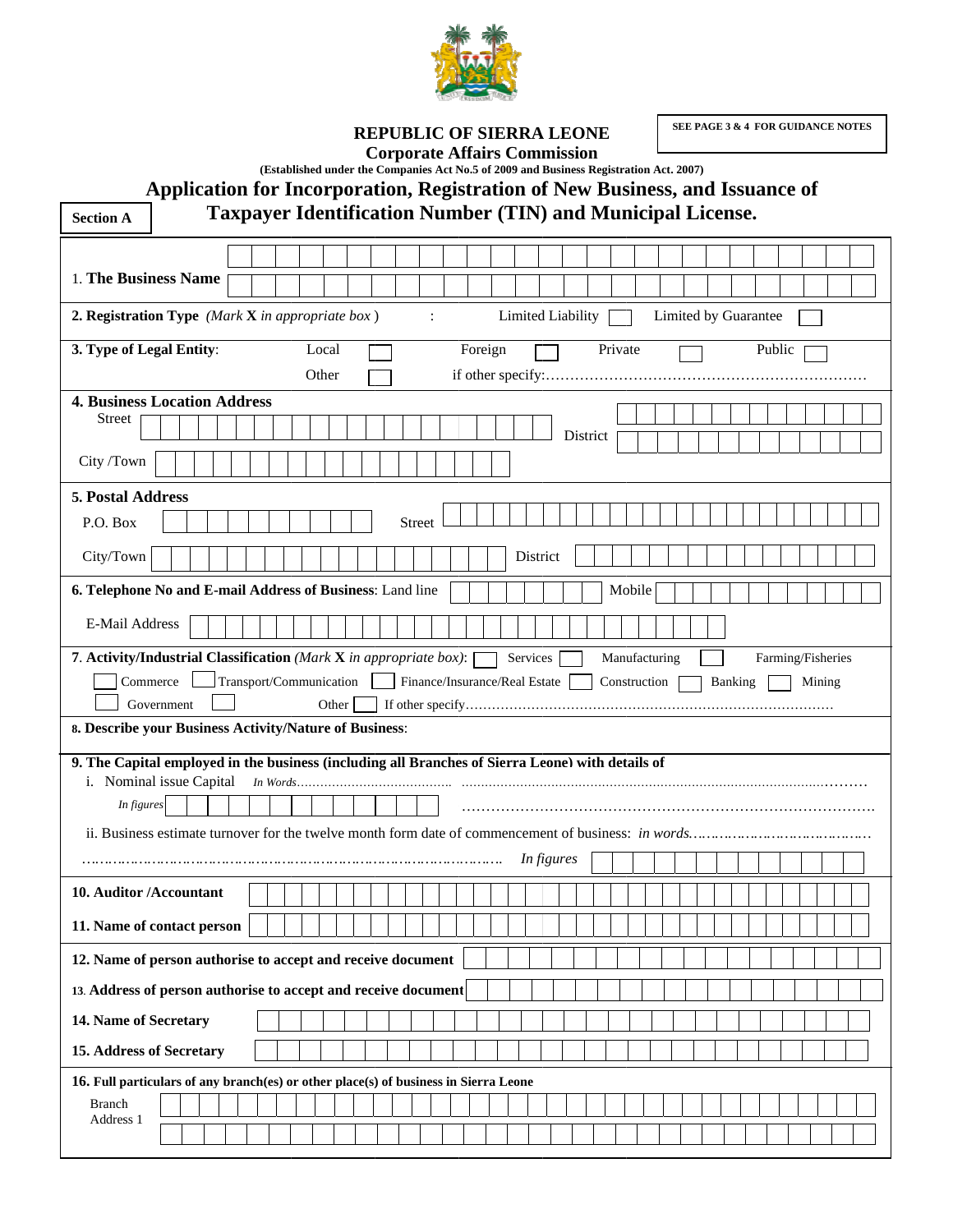| <b>Branch</b><br>Address 2                                                                                                                                                                                                                                                                                                                                                                  |
|---------------------------------------------------------------------------------------------------------------------------------------------------------------------------------------------------------------------------------------------------------------------------------------------------------------------------------------------------------------------------------------------|
|                                                                                                                                                                                                                                                                                                                                                                                             |
| <b>Section B</b><br><b>Shareholder 1</b>                                                                                                                                                                                                                                                                                                                                                    |
| <b>Particular of Shareholders</b><br>Surname<br><b>Miss</b><br>Mrs.<br><b>17.</b> Title (Mark x in appropriate box) Mr.<br>Middle Name<br>First name<br>Date of birth<br>Sex M<br>F<br>Occupation<br>Percentage<br>$\%$<br>Nationality<br>ID/Passport No.<br>of shares<br><b>Shareholder 2</b>                                                                                              |
| Surname<br><b>Miss</b><br>Mrs.<br><b>17.</b> Title (Mark x in appropriate box) Mr.                                                                                                                                                                                                                                                                                                          |
| Middle Name<br>First name<br>Date of birth<br>$\mathbf{F}$<br>Occupation<br>Sex M<br>Percentage<br>%<br>ID/Passport No.<br>Nationality<br>of shares<br><b>Shareholder 3</b>                                                                                                                                                                                                                 |
| <b>17.</b> Title (Mark x in appropriate box) Mr.<br>Mrs.<br><b>Miss</b><br>Surname<br>Middle Name<br>First name<br>Date of birth<br>Occupation<br>Sex M<br>F<br>Percentage<br>ID/Passport No.<br>Nationality<br>%<br>of shares                                                                                                                                                              |
| <b>Shareholder 4</b>                                                                                                                                                                                                                                                                                                                                                                        |
| Surname<br><b>Miss</b><br>Mrs.<br><b>17.</b> Title (Mark x in appropriate box) Mr.<br>Middle Name<br>First name<br>$\vert$ F<br>Sex $M$<br>Date of birth<br>Occupation  <br>Percentage<br>$\%$<br>ID/Passport No.<br>Nationality<br>of shares<br>Note: Please attached photocopy of your National ID/ Passport and residential permit<br>Attach additional copy of shareholders information |
| 18. Particular of each company that is a shareholder                                                                                                                                                                                                                                                                                                                                        |
| Company Name:<br>Address<br>Foreign Company<br>Local Company                                                                                                                                                                                                                                                                                                                                |
| 19. Date of Commencement of business                                                                                                                                                                                                                                                                                                                                                        |
| 20. Note: for Promoter<br>are to my knowledge and belief correct, and I undertake to notify the Registrar of Companies/business, National<br>Revenue Authority and the Freetown City Council whenever there is a change of circumstance affecting or<br>relating to the particulars of the company/business as stated above.                                                                |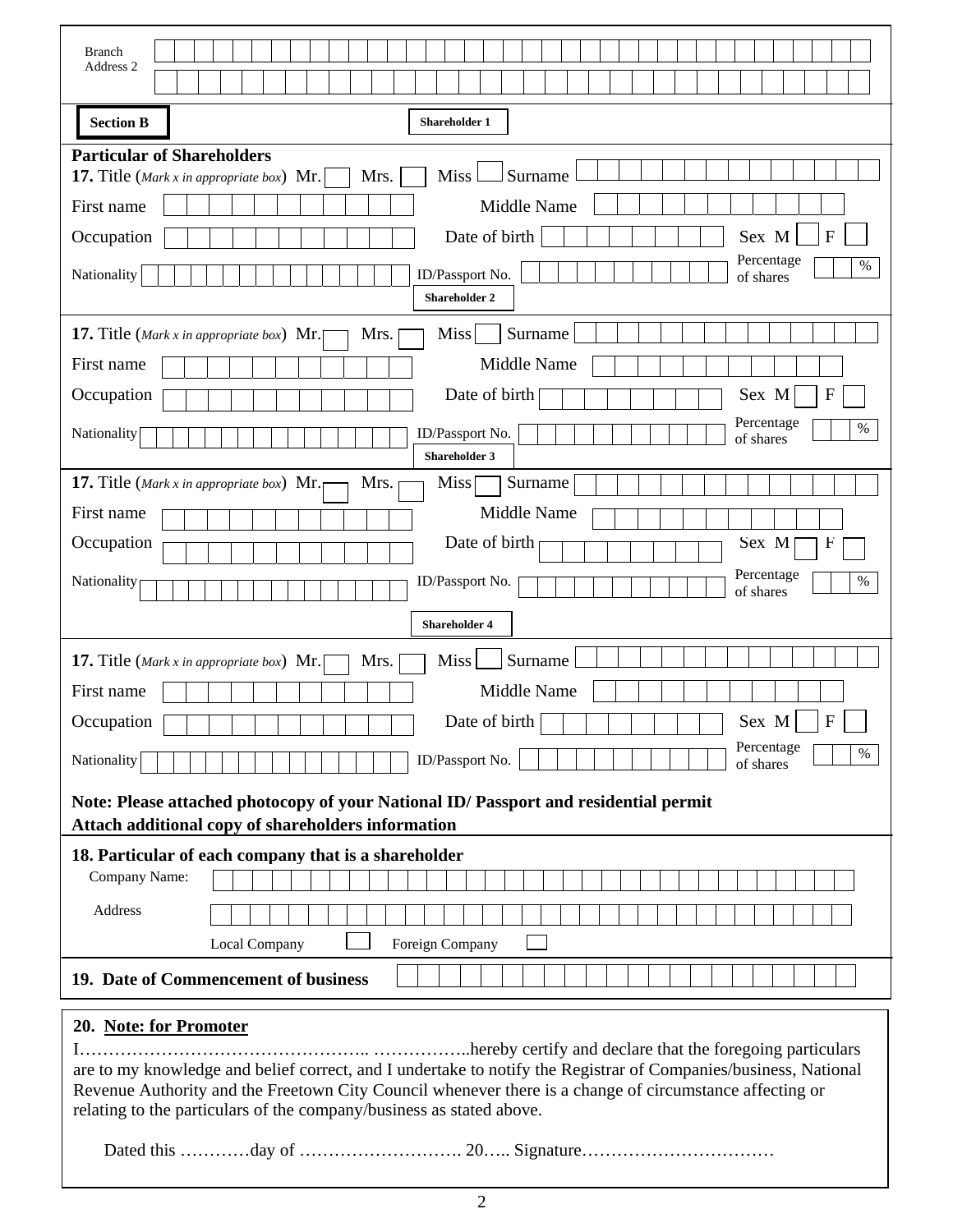| FOR NRA OFFICIAL USE ONLY                             |  |  |  |  |  |  |  |
|-------------------------------------------------------|--|--|--|--|--|--|--|
| 21. Date of Issue<br>22. Data Entry By:               |  |  |  |  |  |  |  |
| 24. Tax District<br>23. Trade Activity Classification |  |  |  |  |  |  |  |
| 25. TIN Assigned to Company<br>$\bullet$              |  |  |  |  |  |  |  |
|                                                       |  |  |  |  |  |  |  |
|                                                       |  |  |  |  |  |  |  |
| FREETOWN CITY COUNCIL OFFICIAL USE ONLY               |  |  |  |  |  |  |  |
|                                                       |  |  |  |  |  |  |  |
| 26. Type of Business                                  |  |  |  |  |  |  |  |
| B<br>Category:<br>A                                   |  |  |  |  |  |  |  |
|                                                       |  |  |  |  |  |  |  |

## GUIDANCE NOTES

 $\checkmark$  This form is to be completed for company other than Sole Proprietorships or Partnership.

 $\checkmark$  Section B is for shareholders details and attach photocopies of National ID Card/Passport/Driver's License for Sierra Leoneans and in the case of Non-Sierra Leoneans photocopies of Certificate of Registration, Passport and Residence Permit.

 $\checkmark$  Please ensure that originals of photocopy attachments are presented for inspection as a basis for authentication of the photocopies at the NRA office when you are submitting the application.

## Section A

- 1. Enter name of business as entered as you want it to appear in the business registration certificate
- 2. Limited Liability Company is a profit making company and Limited by guarantee is a non profit making company.
- 3. Type of business Ownership: Local, Foreign private or public Limited Company. If your business does not correspond to one of these boxes then you are probably a Sole Proprietorship or Partnership and you must fill a different form.
- 4. Physical location of principal place where business is conducted (i.e. head office if business is conducted at two or more places). Provide street address and leave out phrases like "near bridge" etc.
- 5. Details of person's address- Post Office Box number , town (or area) and district in which post office is located. District could be one of the following: Western Area Urban, Western Area Rural, Kailahun, Kenema, Kono, Bombali, Kambia, Koinadugu, Port Loko, Tonkolili, Bo, Bonthe, Moyamba or Pujehun.
- 6. Current E-mail address, numbers of land–line and mobile phone of the business.
- 7. Activity /industrial classification: Mark **X** in appropriate box.